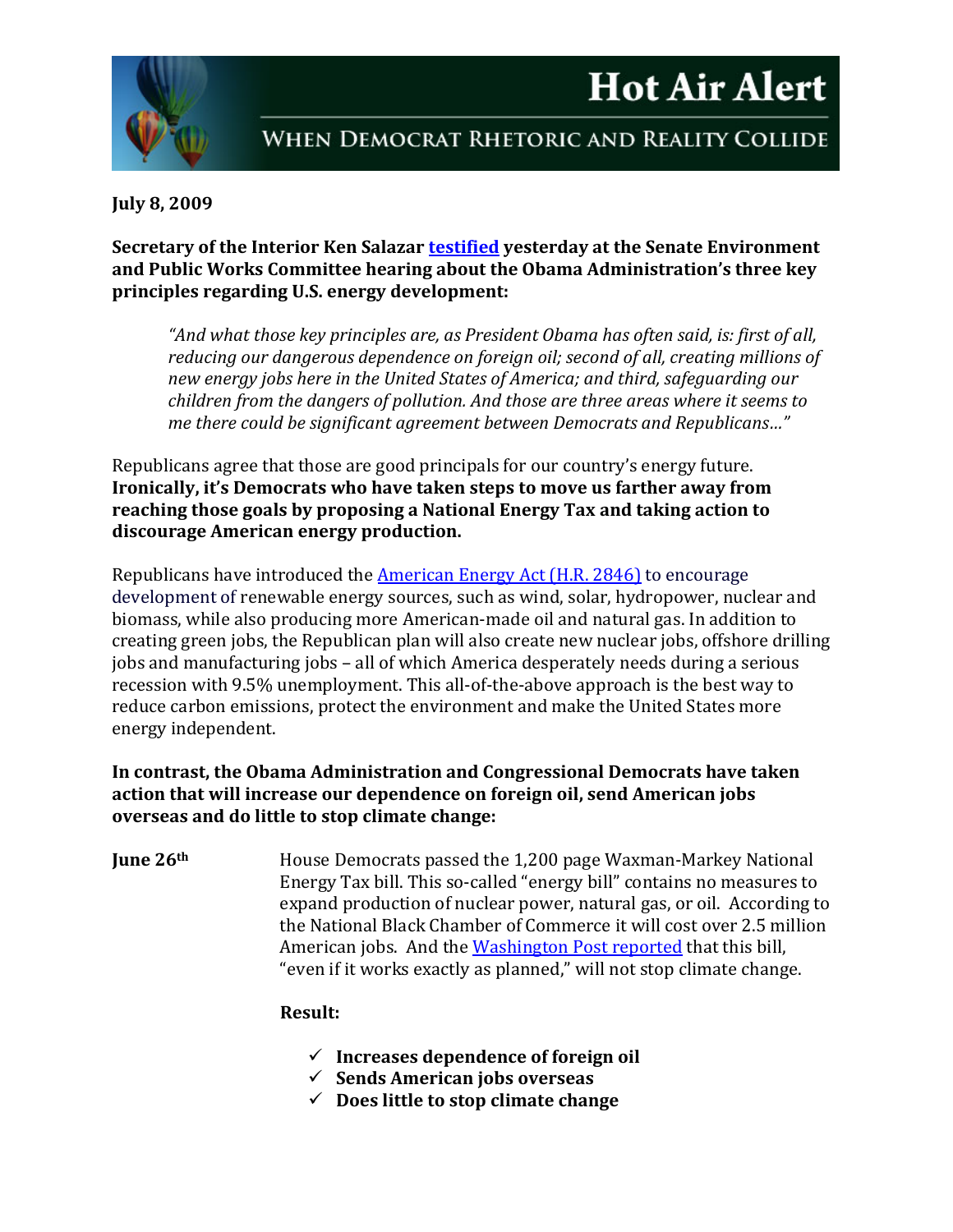| May 13th      | Democrat House Natural Resource Committee staff circulated draft<br>legislation that would discourage domestic oil and gas production by<br>increasing onshore royalty rates (from 12.5% to 18.75%) and<br>decreasing oil and natural gas lease terms (from 10 years to 5 years). |
|---------------|-----------------------------------------------------------------------------------------------------------------------------------------------------------------------------------------------------------------------------------------------------------------------------------|
|               | <b>Result:</b>                                                                                                                                                                                                                                                                    |
|               | $\checkmark$ Increases dependence of foreign oil<br>$\checkmark$ Sends American jobs overseas<br>$\checkmark$ Does little to stop climate change                                                                                                                                  |
| February 26th | The Administration introduced a budget that contains page after<br>page of taxes on oil and gas totaling more than \$31 billion that will<br>reduce our domestic energy production.                                                                                               |
|               | The budget also cut funding for nuclear waste storage at Yucca<br>Mountain - nuclear is a clean, zero carbon emission form of energy.                                                                                                                                             |
|               | <b>Result:</b>                                                                                                                                                                                                                                                                    |
|               | $\checkmark$ Increases dependence of foreign oil<br>$\checkmark$ Sends American jobs overseas<br>$\checkmark$ Does little to stop climate change                                                                                                                                  |
| February 25th | The Administration <i>delayed</i> the new round of oil shale research,<br>demonstration, and development leases that would help advance<br>American technology and create high-tech jobs in Colorado,<br>Wyoming and Utah.                                                        |
|               | <b>Result:</b>                                                                                                                                                                                                                                                                    |
|               | $\checkmark$ Increases dependence of foreign oil<br>$\checkmark$ Sends American jobs overseas<br>$\checkmark$ Does little to stop climate change                                                                                                                                  |
| February 10th | The Administration delayed for six months the development of the<br>new 5-year leasing program for offshore drilling that would have<br>created new jobs, produced more American-made energy, and made<br>us less dependent on foreign oil.                                       |
|               | <b>Result:</b>                                                                                                                                                                                                                                                                    |
|               | $\checkmark$ Increases dependence of foreign oil<br>$\checkmark$ Sends American jobs overseas<br>$\checkmark$ Does little to stop climate change                                                                                                                                  |
| February 4th  | The Administration withdrew areas offered for 77 oil and gas leases                                                                                                                                                                                                               |